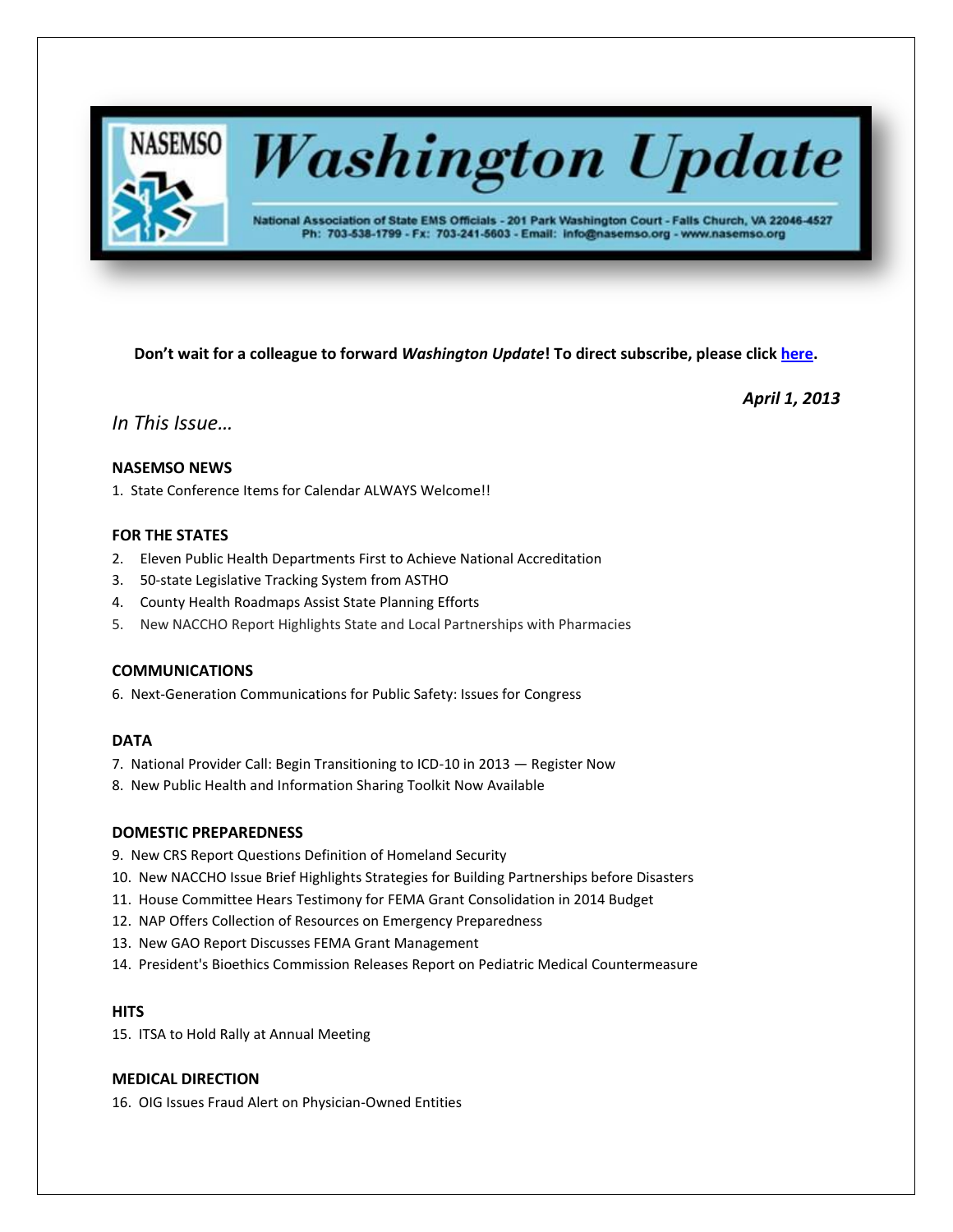NASEMSO Washington Update **2013**

- 17. Pain Pump Affected in Recall
- 18. New Jersey Compounding Pharmacy Recalls All of Its Products
- 19. States Cracking Down on Specialty Pharmacies

# **PEDIATRIC EMERGENCY CARE**

- 20. Catalogue of State Bullying Laws and Bullying Prevention Toolkit Now Available
- 21. Submissions Invited for CHIPRA Pediatric Quality Measures Program
- 22. Children Exposed to Trauma: Beneficial Interventions

#### **TRAUMA**

- 23. Neurology Group Issues Position Statement on Sports Concussions
- 24. IOM to Host Research Forum on Preventing Gun Violence
- 25. IOM Committee to Host Public Workshop on Youth Concussions

#### **FEDERAL PARTNERS**

- 26. GAO Highlights Progress and Solutions from 2011 High Risk List
- 27. New AHRQ Report Highlights Average Hospital Expenses
- 28. FDA Issues Proposal to Improve the Quality of AEDs

#### **INDUSTRY NEWS**

- 29. NAEMSE Announces Additional Course Opportunities for EMS Instructors
- 30. National Public Safety Telecommunications Week is April 14-20, 2013

#### **JOBS**

31. EMS Administrator-- San Mateo County (CA) Health System

#### **INTERESTING ABSTRACTS OR WEBCASTS**

32. Podcast: Intestinal Infections Caused by C. difficile Bacteria

# **UPCOMING EVENTS**

#### **\*\*\*STATEWIDE EMS CONFERENCES\*\*\***

**\*\*\*National Conferences and Special Meetings\*\*\***

#### **1. State Conference Items for Calendar ALWAYS Welcome!!**

NASEMSO is happy to help distribute information regarding statewide EMS conferences via our web site and Washington Update. Please send calendar items to [robinson@nasemso.org](mailto:robinson@nasemso.org) o[r Thompson@nasemso.org](mailto:Thompson@nasemso.org) at any time! The title, dates, location and a web site for more information is desired.

#### **2. Eleven Public Health Departments First to Achieve National Accreditation**

The Public Health Accreditation Board (PHAB) awarded 5-year accreditation to 11 public health departments on February 28, 2013. The national program, jointly supported by the [Robert Wood Johnson Foundation](http://www.rwjf.org/en/blogs/new-public-health.html?bst=new-public-health%3Aaccreditation) and the [Centers for Disease Control and Prevention,](http://www.rwjf.org/en/blogs/new-public-health.html?bst=new-public-health%3Aaccreditation) aims to improve and protect the health of the public by advancing the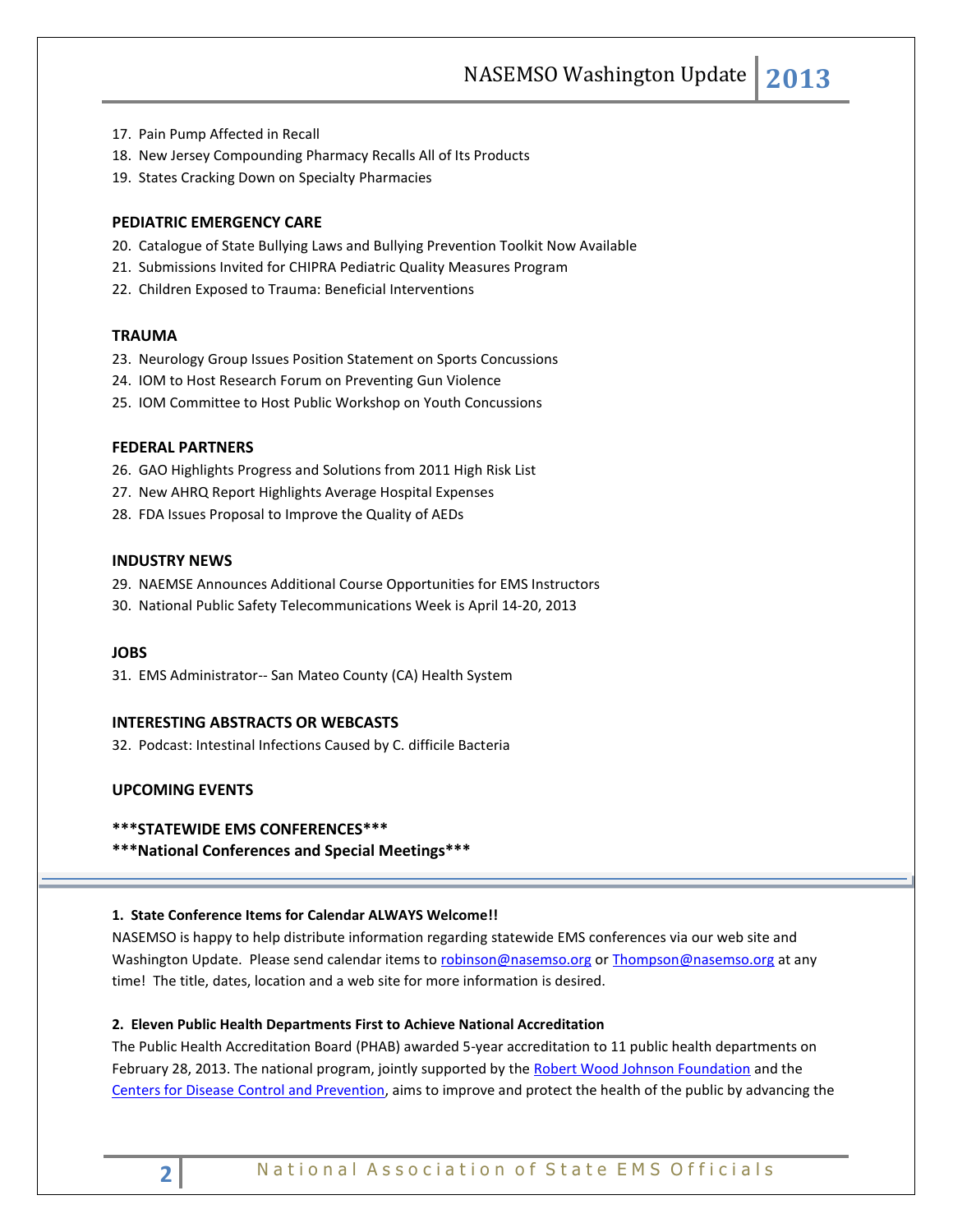quality and performance of the nation's state, tribal, local and territorial public health departments. For more [information](http://www.phaboard.org/wp-content/uploads/Eleven-Public-Health-Departments-First-to-Achieve-Accreditation.pdf)…

### **3. 50-state Legislative Tracking System from ASTHO**

The Association of State and Territorial Health Officials (ASTHO) State Health Policy team provides research, technical assistance and opportunities for the state health agency [legislative liaisons](http://www.astho.org/Programs/Workforce-and-Leadership-Development/ASTHO-Peer-Group--State-Legislative-Liaisons/) to exchange ideas on public health policies. The State Health Policy team tracks and analyzes legislation, regulations and executive orders across the states. Activity at the state level is tracked through an electronic 50-state legislative tracking system, news from publications and other professional organizations, and communication with ASTHO members. ASTHO provides the resources to assist state health agencies and others in understanding national trends and emerging issues impacting public health and state health agencies. Find more information and access the [50-state legislative](http://www.phaboard.org/wp-content/uploads/Eleven-Public-Health-Departments-First-to-Achieve-Accreditation.pdf)  [tracking system.](http://www.phaboard.org/wp-content/uploads/Eleven-Public-Health-Departments-First-to-Achieve-Accreditation.pdf)

#### **4. County Health Roadmaps Assist State Planning Efforts**

The *County Health Rankings & Roadmaps* program is a collaborative effort between the Robert Wood Johnson Foundation and the University of Wisconsin Population Health Institute. The *County Health Rankings* show the rank of the health of nearly every county in the nation and illustrate that much of what affects health occurs outside of the doctor's office. The *Rankings* help counties understand what influences how healthy residents are and how long they will live. The *Rankings* look at a variety of measures that affect health such as the rate of people dying before age 75, high school graduation rates, unemployment, limited access to healthy foods, air and water quality, income, and rates of smoking, obesity and teen births. The *County Health Roadmaps* are helping communities bring people together from all walks of life to look at the many factors that influence health, focus on strategies that we know work, learn from other communities so we don't have to reinvent the wheel, and make changes that will have a lasting impact on health. For more information...

# **5. New NACCHO Report Highlights State and Local Partnerships with Pharmacies**

A new report available from the National Association of County and City Health Officials (NACCHO) encourages building public-private partnerships and offers actionable steps for pharmacists and public health professionals to begin laying the foundation of long-lasting, mutually beneficial partnerships. The health of a community relies on the actions and contributions of both public- and private sector entities. Strong relationships between pharmacies and state and local health departments can be mutually beneficial and build upon the inherent strengths of each sector. In particular, pharmacies can be a valuable partner with health departments for distributing and dispensing critical medications or vaccines during a public health emergency. Pharmacies offer accessibility to healthcare services, convenient hours, familiarity, and the benefit of daily experience with distribution chains, dispensing, tracking, monitoring, and inventory management. Health departments are cornerstones of the public health system and should consider building and sustaining partnerships with pharmacies and pharmacists, especially in preparation for public health emergencies. To access the report, click on the embedded link on thi[s page.](http://newsmanager.commpartners.com/nacchoa/issues/2013-03-22/7.html)

#### **6. Next-Generation Communications for Public Safety: Issues for Congress**

A new report from the Congressional Research Service (CRS), *The First Responder Network and Next-Generation Communications for Public Safety: Issues for Congress*, discusses the importance of wireless and mobile communications in emergency response across all sectors of the American economy. Fixing the problems of communications interoperability and operability that hampered response and recovery in catastrophic events has been and remains a long-term goal of policy makers. The CSR makes recommendations to Congress to improve the Nation's capacity in this important sector. For more information...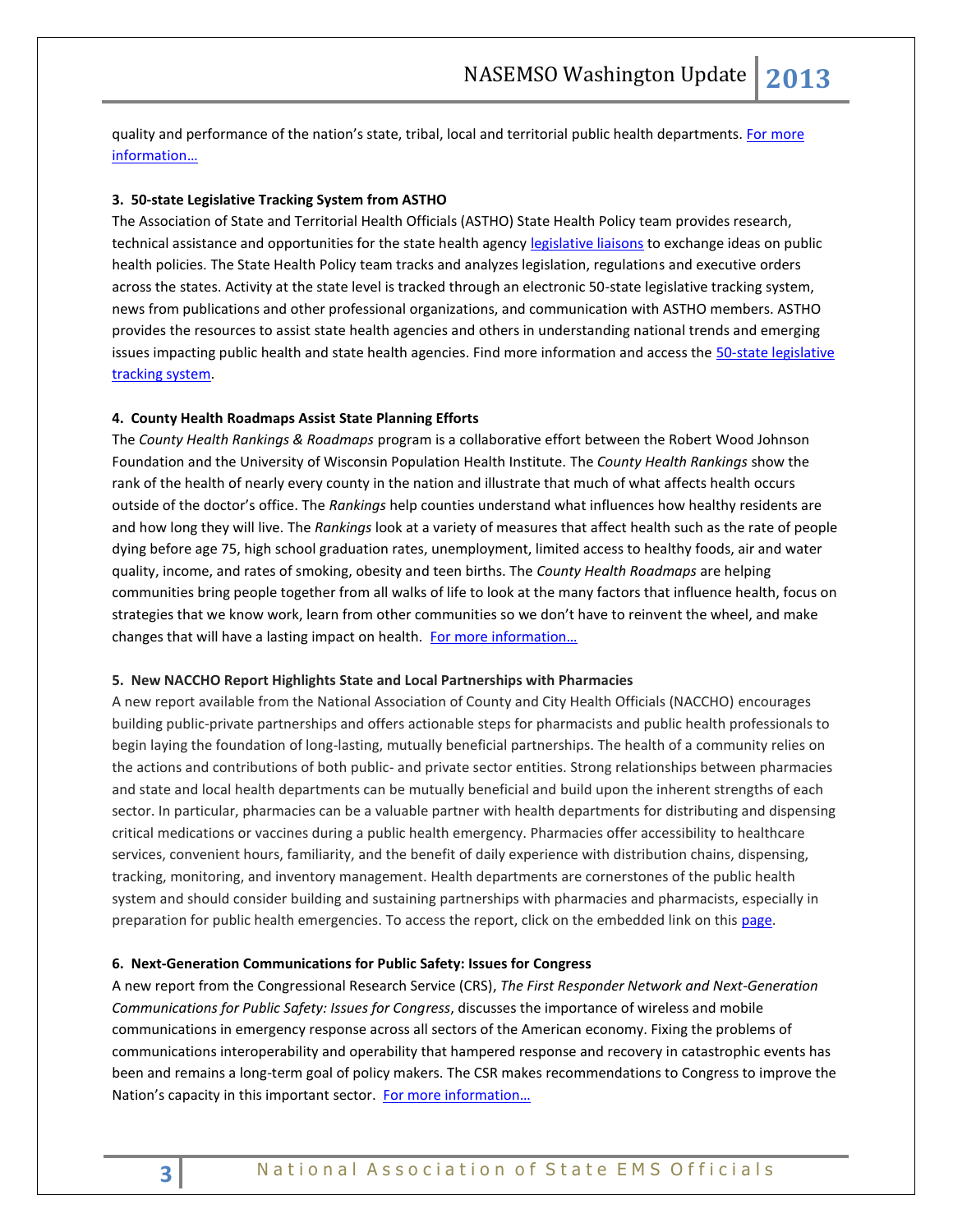# **7. National Provider Call: Begin Transitioning to ICD-10 in 2013 — Register Now**

On September 5, 2012, CMS published a final rule that delays the ICD-10 compliance date from October 1, 2013 to October 1, 2014. Now is the time to prepare to transition to ICD-10. CMS Subject matter experts will review basic information on the transition to ICD-10 and discuss implementation planning and preparation strategies. A question and answer session will follow the presentations on Thursday, April 18; 1:30-3pm ET. For more [information…](http://www.cms.gov/Outreach-and-Education/Outreach/NPC/National-Provider-Calls-and-Events-Items/2013-04-18-Transitioning-to-ICD-10.html)

# **8. New Public Health and Information Sharing Toolkit Now Available**

The Association of State and Territorial Health Officials (ASTHO) has published *The Public Health & Information Sharing (PH&IS) Toolkit*, which addresses key concepts regarding public health agencies' authority to collect, use, and share information to prepare and respond to a public health emergency. The toolkit addresses information sharing issues in general and when information sharing involves the workplace or law enforcement. The toolkit's component documents are designed to assist in education, training, and planning activities to prepare for emergencies, as well as to serve as a quick reference resource during an emergency response to an event. The PH&IS Toolkit is one of six toolkits in ASTHO's Legal Preparedness Series. Find more information and access the [toolkit.](http://www.astho.org/Programs/Preparedness/Public-Health-Emergency-Law/Public-Health-and-Information-Sharing-Toolkit/)

# **9. New CRS Report Questions Definition of Homeland Security**

In a new report by the Congressional Research Service (CRS), the agency provides an overview of the Department of Homeland Security, the 3<sup>rd</sup> largest department in the federal government noting that it does not incorporate all of the homeland security functions at the federal level. CRS comments that "The definition of homeland security remains unsettled and questions about the effectiveness and efficiency of the department have been raised since it was first proposed." The report outlines an array of homeland security issues that may come before the  $113<sup>th</sup>$ Congress. It also noted Congress has even debated whether the Federal Emergency Management Agency (FEMA) and its disaster relief and recovery missions "belong as a part of" of DHS. After a brief discussion of the overall homeland security budget, the report divides the specific issues into five broad categories:

- Counterterrorism and Security Management,
- Border Security and Trade,
- **•** Immigration,
- Disaster Preparedness, Response, and Recovery, and
- Departmental Management.

To download *"Issues in Homeland Security Policy for the 113th Congress,"* clic[k here.](http://www.fas.org/sgp/crs/homesec/R42985.pdf)

# **10. New NACCHO Issue Brief Highlights Strategies for Building Partnerships before Disasters**

A new issue brief from the National Association of County and City Health Officials (NACCHO) provides local health departments and emergency managers with practical information to build and strengthen partnerships prior to crises. Developing partnerships now with public health, emergency medical services, hospital preparedness, and emergency management will play an important role in building community resilience to prepare for, respond to, and recover from future disasters. Click [here](http://eweb.naccho.org/eweb/DynamicPage.aspx?WebCode=proddetailadd&ivd_qty=1&ivd_prc_prd_key=0577aa71-7759-4b3c-8aed-70bb1cb24f7d&Action=Add&site=naccho&ObjectKeyFrom=1A83491A-9853-4C87-86A4-F7D95601C2E2&DoNotSave=yes&ParentObject=CentralizedOrderEntry&Pa) to access the free report, *Building Partnerships before Disaster Strikes: A Guide for Public Health Preparedness and Emergency Management Leaders.*

# **11. House Committee Hears Testimony for FEMA Grant Consolidation in 2014 Budget**

The Subcommittee on Emergency Preparedness, Response, and Communications (House Committee on Homeland Security) recently heard testimony from Tim Manning, FEMA's Deputy Administrator for Protection and National Preparedness, indicating the agency's intention to consolidate current state and local preparedness grants into one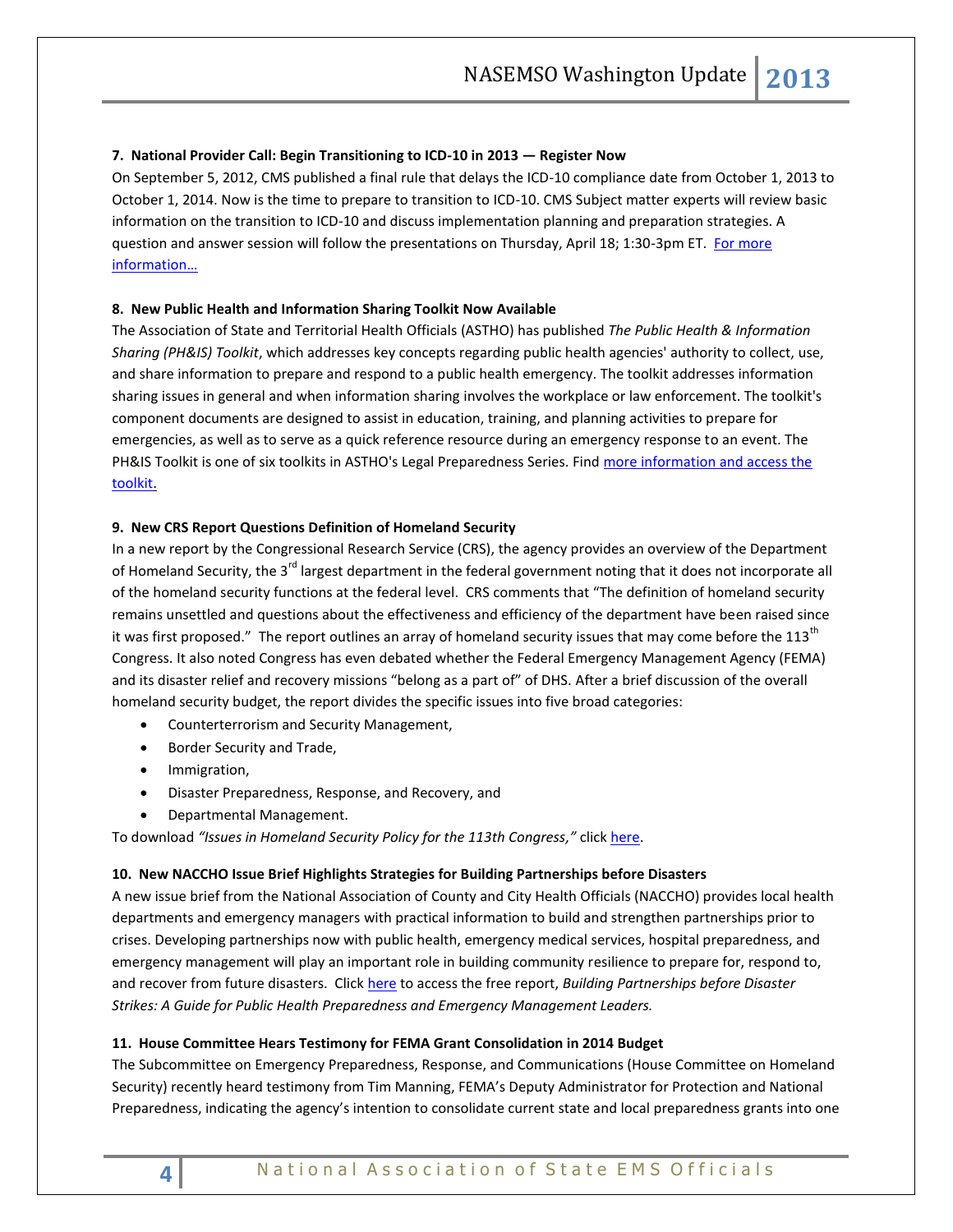overarching program to enable grantees to build and sustain core capabilities outlined in the National Preparedness Goal. Under the proposed plan, the National Preparedness Grant Program (NPGP) would focus on building and sustaining core capabilities associated with the five mission areas within the NPG that are readily deployable and cross-jurisdictional, helping to elevate nationwide preparedness. Particular emphasis would be placed on building and sustaining capabilities that address high consequence events that pose the greatest risk to the security and resilience of the United States and could be utilized to address multiple threats and hazards. The proposal excludes Emergency Management Performance Grants and fire grants. For more information...

# **12. NAP Offers Collection of Resources on Emergency Preparedness**

The National Academies Press collection of Emergency Preparedness reports provides practical guidelines, targeted resources, actionable recommendations, and user-friendly templates and checklists for all stakeholders in a disaster response, including state and local governments, emergency medical services, and health care centers. The research-based reports in this collection also examine the improvement of emergency services in rural communities and recommend post-disaster public engagement practices. You can rely on The National Academies to provide you with the best practical guidance and actionable recommendations to prepare for the next disaster, crisis, or hazard--saving lives and protecting property. [Exam Copies](http://click.newsletters.nas.edu/?qs=3015a605316d523df27239134ef60f564a3929a25185baf6adf156a44d9b6a644a26bef67b8c6257) are available on request from professors. Current titles can be downloaded for free as a pdf and include:

- Crisis Standards of Care: A Systems Framework for Catastrophic Disaster Response (2012)
- Disaster Resilience: A National Imperative (2012)
- Disasters by Design: A Reassessment of Natural Hazards in the United States (1999)
- Facing Hazards and Disasters: Understanding Human Dimensions (2006)
- Improving Disaster Management: The Role of IT in Mitigation, Preparedness, Response, and Recovery (2007)
- Preparedness and Response to a Rural Mass Casualty Incident: Workshop Summary (2011)
- Increasing National Resilience to Hazards and Disasters: The Perspective from the Gulf Coast of Louisiana and Mississippi: Summary of a Workshop (2011)
- Tsunami Warning and Preparedness: An Assessment of the U.S. Tsunami Program and the Nation's Preparedness Efforts(2011)
- National Earthquake Resilience: Research, Implementation, and Outreach (2011)
- Building Community Disaster Resilience Through Private-Public Collaboration(2011)

[For more information…](http://www.nap.edu/collection.php?id=35)

#### **13. New GAO Report Discusses FEMA Grant Management**

According to a new report from the Government Accountability Office (GAO), from fiscal years 2002 through 2012, the Congress appropriated about \$39 billion to a variety of DHS preparedness grant programs to enhance the capabilities of state and local governments to prevent, protect against, respond to, and recover from terrorist attacks and other disasters. DHS allocated more than \$21.3 billion through four of the largest preparedness programs--the Port Security Grant Program, the State Homeland Security Program, the Transit Security Grant Program, and the Urban Areas Security Initiative. In February 2012, GAO identified factors that contribute to the risk of FEMA potentially funding unnecessarily duplicative projects across the four grant programs. In March 2011, GAO reported that FEMA has faced challenges in developing and implementing a national preparedness assessment, which inhibits its abilities to effectively prioritize preparedness grant funding. This testimony updates GAO's prior work and describes DHS's and FEMA's progress over the past year in (1) managing preparedness grants and (2) measuring national preparedness by assessing capabilities. This statement is based on prior products GAO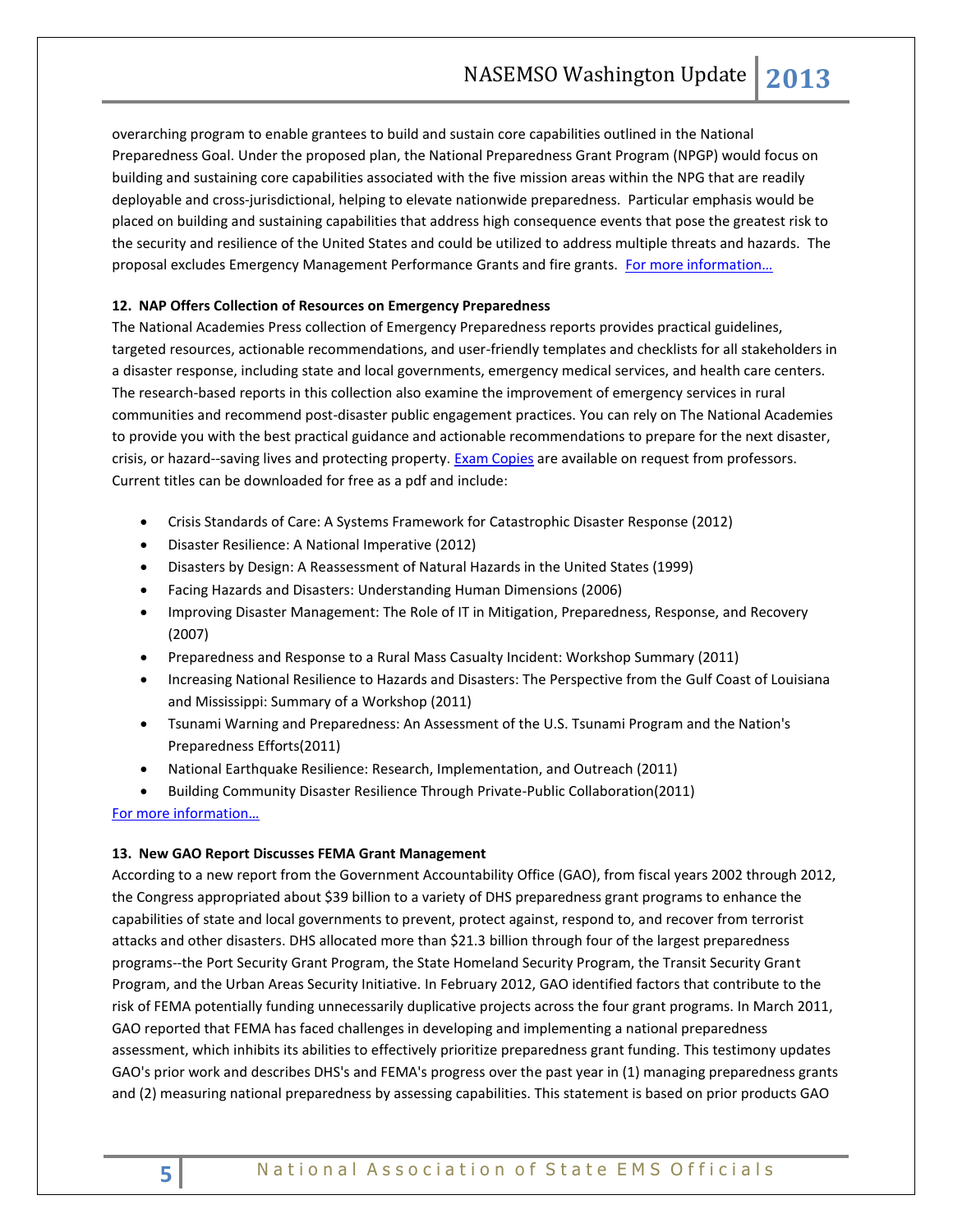issued from March 2011 to February 2012 and selected updates in March 2013. To conduct the updates, GAO analyzed agency documents and interviewed FEMA officials. To read, *FEMA Has Made Progress in Improving Grant Management and Assessing Capabilities, but Challenges Remain.* GAO-13-456T, Mar 19, 2013, click [here.](http://www.gao.gov/products/GAO-13-456T)

#### **14. President's Bioethics Commission Releases Report on Pediatric Medical Countermeasure**

In a report just released, the Presidential Commission for the Study of Bioethical Issues concluded that the federal government would have to take multiple steps before anthrax vaccine trials with children could be ethically considered. The Bioethics Commission was responding to a request from Health and Human Services Secretary Kathleen Sebelius who last year asked the members to study the question of anthrax vaccine trials with children after receiving a recommendation from another federal committee that such research be initiated, pending ethical review. In the report[, Safeguarding Children: Pediatric Medical Countermeasure Research,](http://www.bioethics.gov/cms/node/833) the Bioethics Commission also more generally considered the ethics of research on pediatric medical countermeasures (MCM), the catchall term for the use of federally-regulated drugs and products in response to chemical, biological, radiological, and nuclear attacks. For more information...

#### **15. ITSA to Hold Rally at Annual Meeting**

ITS America is pleased to invite emergency responders to attend a FREE Incident Management and Emergency Responder Command and Communications Rally at the 2013 Annual Meeting and Exposition. The day will feature a communications rally, vehicle tours, and free access to the exhibit hall. To register for these events, click [here.](http://www.itsa.org/ERDayRegistration)

#### **16. OIG Issues Fraud Alert on Physician-Owned Entities**

The Office of the Inspector General (OIG) has recently issued a warning to physicians as inventors, investors, and device purchasers of medical devices in which they have a financial interest. The physician-owned entities addressed in this Special Fraud Alert are sometimes referred to as "physician-owned companies" or by other terminology. For purposes of this Special Fraud Alert, a "POD" is any physician-owned entity that derives revenue from selling, or arranging for the sale of, medical devices and includes physician-owned entities that purport to design or manufacture, typically under contractual arrangements, their own medical devices or instrumentation. Although this Special Fraud Alert focuses on PODs that derive revenue from selling, or arranging for the sale of, implantable medical devices, the same principles would apply when evaluating arrangements involving other types of physician-owned entities. Section 1128B(b) of the Social Security Act (the Act) makes it a criminal offense to knowingly and willfully offer, pay, solicit, or receive any remuneration to induce, or in return for, referrals of items or services reimbursable by a Federal health care program. For more information...

#### **17. Pain Pump Affected in Recall**

Symbios Medical Products has initiated a class 1 recall of its GOPump infusion pump kit. According to the company, the flow restrictor bead in the pump's mechanism may become displaced from its fitting, which might let the anesthetic contents flow out at a higher rate than intended. The disposable pump kits at issue, part number 510076, incorporate a pair of 150mL inflatable elastomeric reservoirs, each connected to its own catheter. The products were distributed between Sept. 10, 2012, and Feb. 11, 2013. This recall is small in size, affecting a single lot of product for a total of a few hundred pumps in inventory, according to the maker. Of the 22 GOPump product codes, only 4 codes were affected. All 4 codes have unaffected inventory and are still available to customers. While typically a post-op device for use in hospitals, the GoPump can be used in interfacility and outpatient settings. For more information...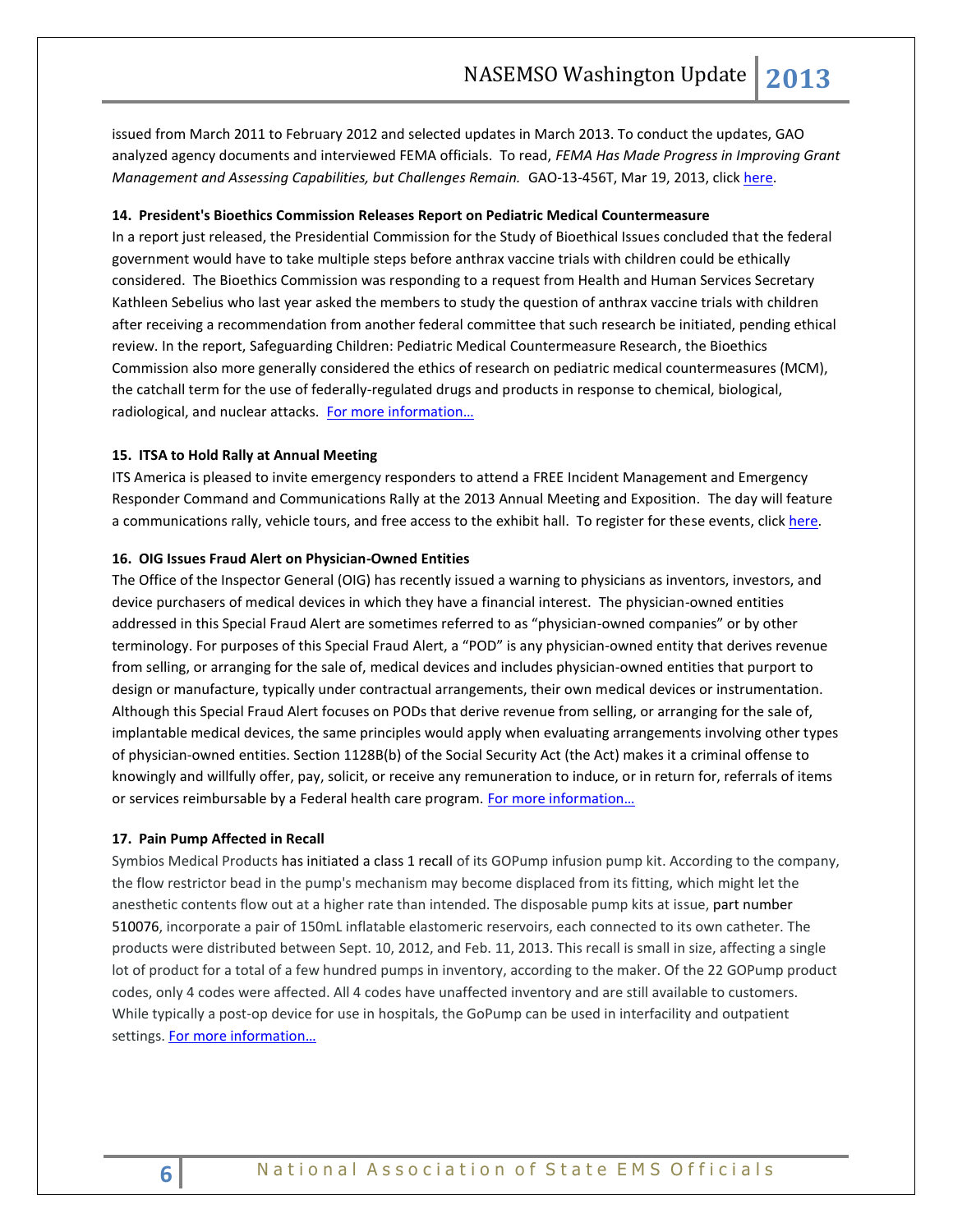#### **18. New Jersey Compounding Pharmacy Recalls All of Its Products**

Compounding pharmacy MedPrep Consulting is recalling all its products following the discovery of mold particulates in five bags of magnesium sulfate. The New Jersey pharmacy could not guarantee the sterility of its compounded products and so it recalled all lots of all products.Products in plastic infusion bags or devices, plastic syringes, and glass vials were distributed to hospital pharmacies in New Jersey, Pennsylvania, Connecticut, and Delaware. Products in plastic syringes were sent to physicians' offices and clinics nationwide. For more [information…](http://www.fda.gov/Safety/MedWatch/SafetyInformation/SafetyAlertsforHumanMedicalProducts/ucm344259.htm)

# **19. States Cracking Down on Specialty Pharmacies**

According to a recent article in the Washington Post, "States are cracking down on specialty pharmacies, conducting surprise inspections and weighing proposals to require companies to obtain special permits to mix sterile drugs. The moves are in response to last fall's deadly meningitis outbreak, which was linked to tainted steroid shots made by a Massachusetts pharmacy. About a dozen states, including Maryland and Virginia, are considering legislation that would require stricter licensing requirements for specialty pharmacies, known as compounders." Read the article...

#### **20. Catalogue of State Bullying Laws and Bullying Prevention Toolkit Now Available**

In December 2010, the U.S. Department of Education (DOE) reviewed state bullying laws and identified 11 key components common among many of the laws. Bullying, cyber bullying and related behaviors may be addressed in a single law or may be addressed in multiple laws. In some cases, bullying appears in the criminal code of a state that may apply to juveniles. A catalogue of the laws may be found at **Stopbullying.gov**, a website managed by the U.S. Department of Health and Human Services. DOE has also released a free two-part training tool kit designed to reduce incidents of bullying for use by classroom teachers and educators. Find more information about state bullying laws and access the [bullying prevention toolkit.](http://www.ed.gov/news/press-releases/us-department-education-provides-guidance-help-classroom-teachers-combat-bullyi)

#### **21. Submissions Invited for CHIPRA Pediatric Quality Measures Program**

The US Department of Health and Human Services (HHS) is currently accepting submissions to identify measures for its Pediatric Quality Measures Program (PQMP). All submissions must include a written statement agreeing that, should HHS accept the measure for the 2014 and/or 2015 Improved Core Measure Sets, full measure specifications for the accepted measure will be subject to public disclosure (e.g., on the Agency for Healthcare Research and Quality [AHRQ] and/or Centers for Medicare and Medicaid Services [CMS] Web sites), except that potential measure users will not be permitted to use the measure for commercial use. For more information...

#### **22. Children Exposed to Trauma: Beneficial Interventions**

Certain psychotherapeutic interventions may be beneficial for children exposed to trauma (other than maltreatment or family violence), finds a new review from AHRQ. However, far more research is required to produce definitive guidance on the effectiveness and comparative effectiveness of psychotherapeutic and pharmacological interventions. Some psychotherapy interventions appear promising based on the magnitude and precision of effects found (changes in PTSD, anxiety, depression, or anger symptoms). These interventions are school-based treatments with elements of cognitive behavior therapy. Approximately two-thirds of children and adolescents under the age of 18 will experience at least one traumatic event, creating a critical need to identify effective child trauma interventions. Read the full research review here: *[Child and Adolescent Exposure to Trauma:](http://effectivehealthcare.ahrq.gov/search-for-guides-reviews-and-reports/?pageaction=displayproduct&productID=1383&PC=EHCIT12)  [Comparative Effectiveness of Interventions Addressing Trauma Other Than Maltreatment or Family Violence](http://effectivehealthcare.ahrq.gov/search-for-guides-reviews-and-reports/?pageaction=displayproduct&productID=1383&PC=EHCIT12)*.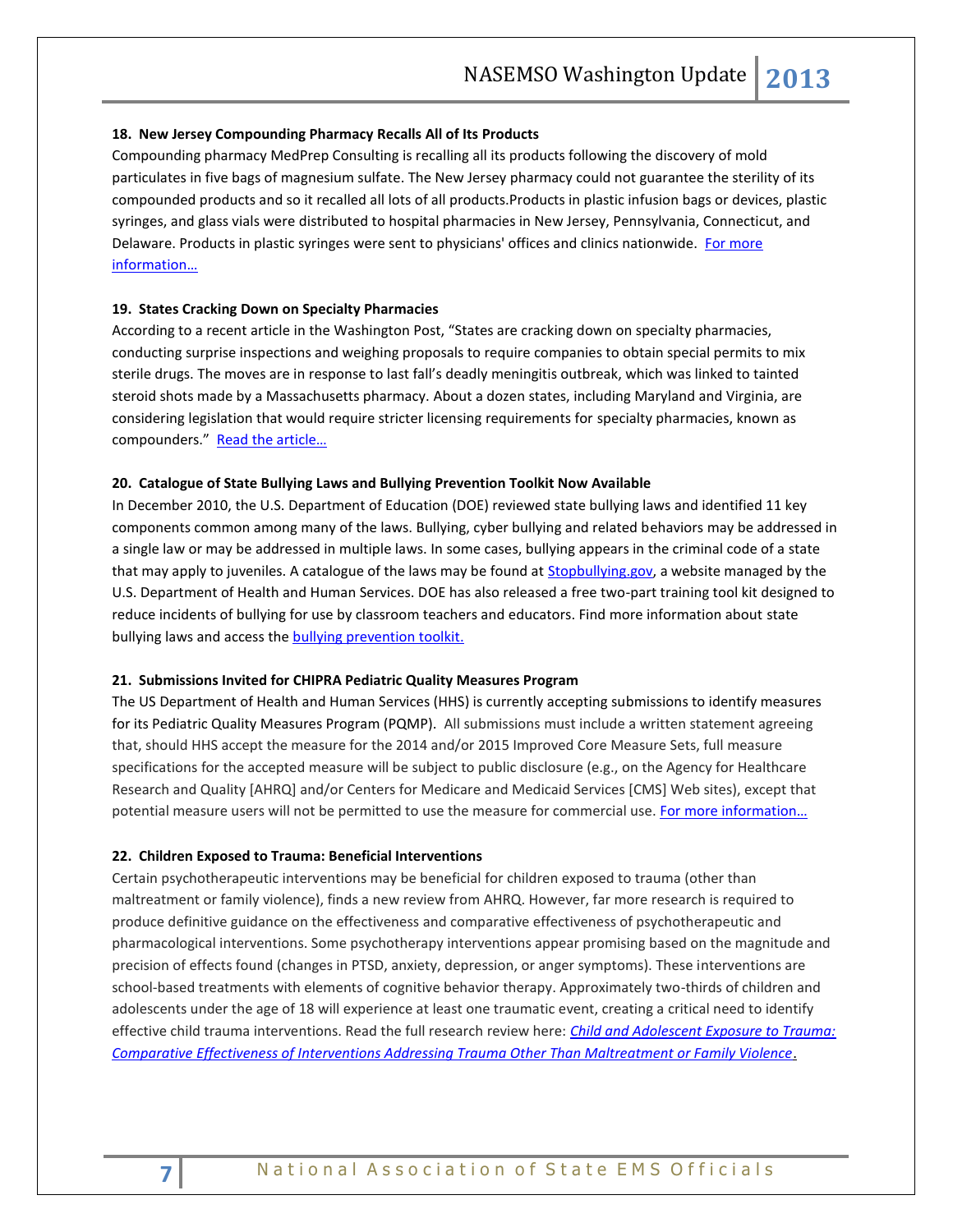# **23. Neurology Group Issues Position Statement on Sports Concussions**

The American Academy of Neurology (AAN) has issued a brief position statement on sports concussion. The group recommends that all athletes suspected of having a concussion first be removed from participation and then be evaluated by a physician with experience in concussion management. Before being allowed to participate again, athletes must receive clearance from a physician or neurologist. Athletes should not compete if they are still having symptoms of a concussion. For more information...

# **24. IOM to Host Research Forum on Preventing Gun Violence**

An Institute of Medicine and DBASSE committee will develop for the Centers for Disease Control and Prevention a proposed public health research agenda to improve knowledge of the causes of gun violence, the interventions that prevent gun violence, and strategies to minimize the public health burden of gun violence. To guide the development of the research agenda, the committee will examine the following:

- **EXECUTE:** Characteristics of gun violence
- **Interventions and strategies to prevent or reduce gun-related injuries**
- **F** Technologies that may reduce gun-related violence
- Impact of violence in video games, the media, and social media on real-life violence
- **Potential risk and protective factors**

Public comment on questions [may be submitted here.](http://www.surveygizmo.com/s3/1188789/EO-Gun-Violence-Public-Comment) [For more information](http://www8.nationalacademies.org/cp/projectview.aspx?key=IOM-EO-13-01)...

# **25. IOM Committee to Host Public Workshop on Youth Concussions**

The Institute of Medicine's (IOM) Committee on Sports-Related Concussions in Youth will host a second public workshop on Monday, April 15, 2013, in Seattle, Washington. Invited experts will discuss emerging science in concussion risk, diagnosis, and management, and research findings on the mental health consequences of concussion in youth. Representatives of sports organizations will discuss how they are addressing the health and safety needs of youth athletes with respect to concussion. The meeting will be held from 9:00 a.m. to 12:15 p.m. at the Renaissance Seattle Hotel. For more information...

# **26. GAO Highlights Progress and Solutions from 2011 High Risk List**

In a new report from the Government Accountability Office (GAO), the agency notes that the federal government is a large and complex entity, with about \$3.5 trillion in outlays in fiscal year 2012 funding a broad array of programs and operations. GAO maintains a program to focus attention on government operations that it identifies as high risk due to their greater vulnerabilities to fraud, waste, abuse, and mismanagement or the need for transformation to address economy, efficiency, or effectiveness challenges. Since 1990, more than one-third of the areas previously designated as high risk have been removed from the list because sufficient progress was made to address the problems identified. The biennial high-risk update describes the status of high-risk areas listed in 2011 and identifies any new high-risk area needing attention by Congress and the executive branch. Solutions to highrisk problems offer the potential to save billions of dollars, improve service to the public, and strengthen the performance and accountability of the U.S. government. For more information...

# **27. New AHRQ Report Highlights Average Hospital Expenses**

Those preparing reports or presentations on expenses related to preventing hospital readmission may find a new report from the Agency for Healthcare Research and Quality's (AHRQ) Medical Expenditure Panel Survey (MEPS) *STATISTICAL BRIEF #401: Expenses for Hospital Inpatient Stays, 2010* very helpful*.* Highlights: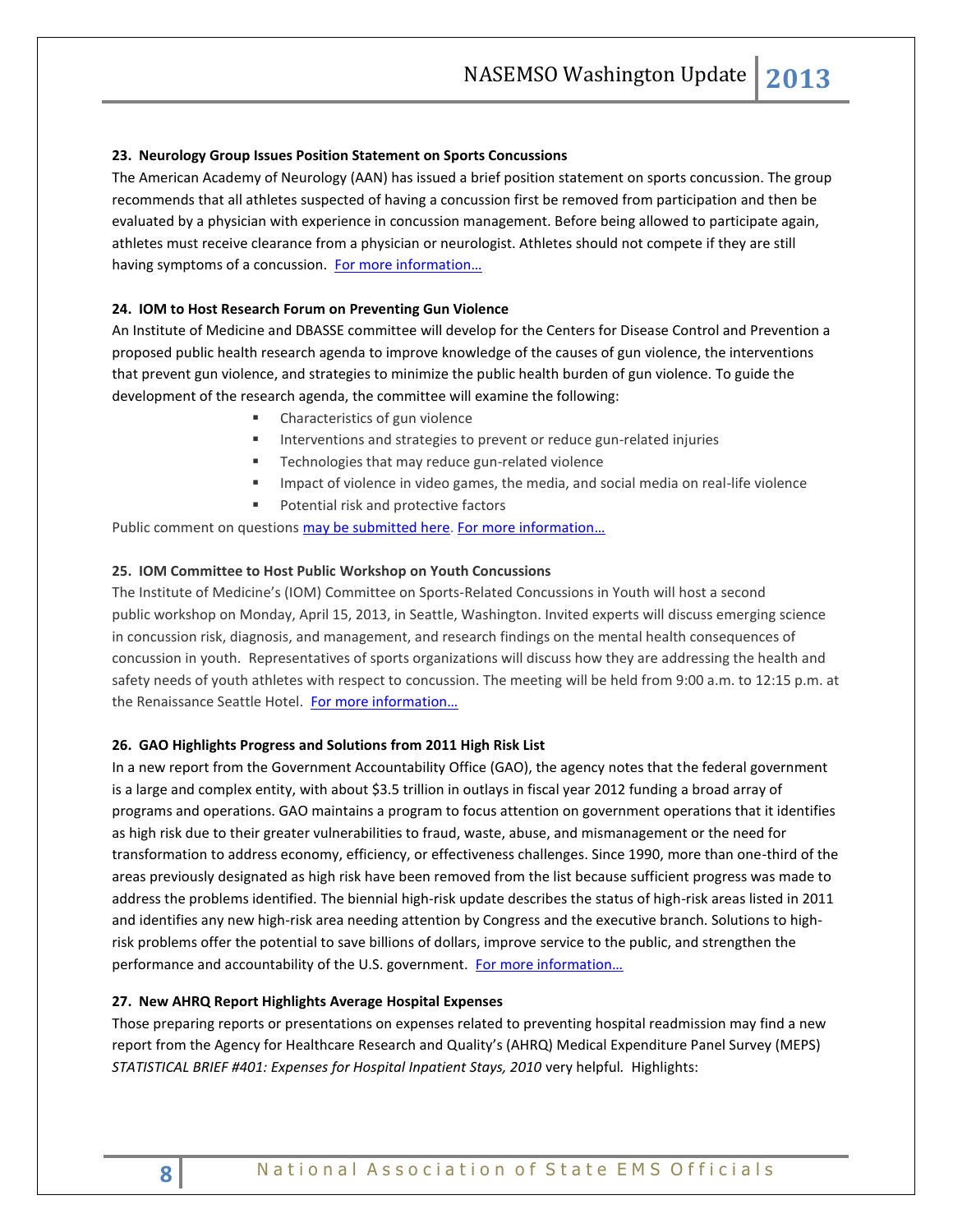\* In 2010, expenses for hospital inpatient stays accounted for nearly one-third of all health care expenses for the U.S. civilian noninstitutionalized population. These expenses were paid primarily by private insurance plans and Medicare.

\* The average expenditure for a hospital stay in 2010 was \$13,131 while the median per stay expenditure was \$7,587.

\* While total expenses for a hospital stay increased with length of stay, the average per diem decreased as the length of stay increased.

\* On average, hospital stays involving surgery were about twice as expensive as other stays. [For more information….](http://meps.ahrq.gov/mepsweb/data_files/publications/st401/stat401.shtml)

In related news, registration is now open for a hands-on AHRQ Medical Expenditure Panel Survey Data Users' Workshop in Rockville, MD, on May 8-9. The workshop is designed for health services researchers who have a background or interest in using national health surveys. Select for more information and to register for the [workshop.](http://meps.ahrq.gov/mepsweb/about_meps/workshops_events.jsp)

# **28. FDA Issues Proposal to Improve the Quality of AEDs**

The U.S. Food and Drug Administration has issued a proposed order aimed at helping manufacturers improve the quality and reliability of automated external defibrillators (AEDs). The proposed order, if finalized, will require manufacturers of these life-saving devices to submit pre-market approval (PMA) applications. Although these devices have saved lives over the years, the FDA has received approximately 45,000 adverse event reports between 2005 and 2012 associated with the failure of these devices. Manufacturers have also conducted dozens of recalls. The problems the FDA is seeing with AEDs are preventable and correctable. The most common issues involve the design and manufacture of the devices and inadequate control of components purchased from other suppliers. For more information...

#### **29. NAEMSE Announces Additional Course Opportunities for EMS Instructors**

NASEMSO is pleased to recommend the National Association of EMS Educators' (NAEMSE) Level 1 and Level 2 Instructor Courses for persons interested in becoming or honing their skills as an EMS instructor. We will continue to list course opportunities in Washington Update and on our web site for the convenience of state EMS officials and the EMS community. The NAEMSE EMS Instructor Courses (Level 1 and Level 2) has been designed and developed as a result of the DOT/NHTSA National Guidelines for Educating EMS Instructors. The Level 1 Course represents the didactic component and practical application of the education process necessary to become an EMS instructor. The Level 2 course will provide educators and program directors with the tools and information needed to further build their leadership skills and better evaluate programs, students, and faculty. This course also includes an online portion that will enhance the two-day in-person sessions. Individuals who attend the entire course and pass the post test will receive a Certificate of Course Completion from NAEMSE with CEU's which is accredited by the Continuing Education Coordinating Board for Emergency Medical Services (CECBEMS). For more [information…](http://www.naemse.org/)

#### **30. National Public Safety Telecommunications Week is April 14-20, 2013**

National Public Safety Telecommunications Week is designated as a time when citizens can thank public safety men and women who respond to emergency calls and dispatch emergency professionals and equipment during times of crisis. Americans can show gratitude to 9-1-1 calltakers, dispatchers, technicians that maintain radio and emergency phone systems, communications staff trainers, communications center personnel, and other public safety telecommunications staff across the country who work tirelessly, often behind the scenes, to help you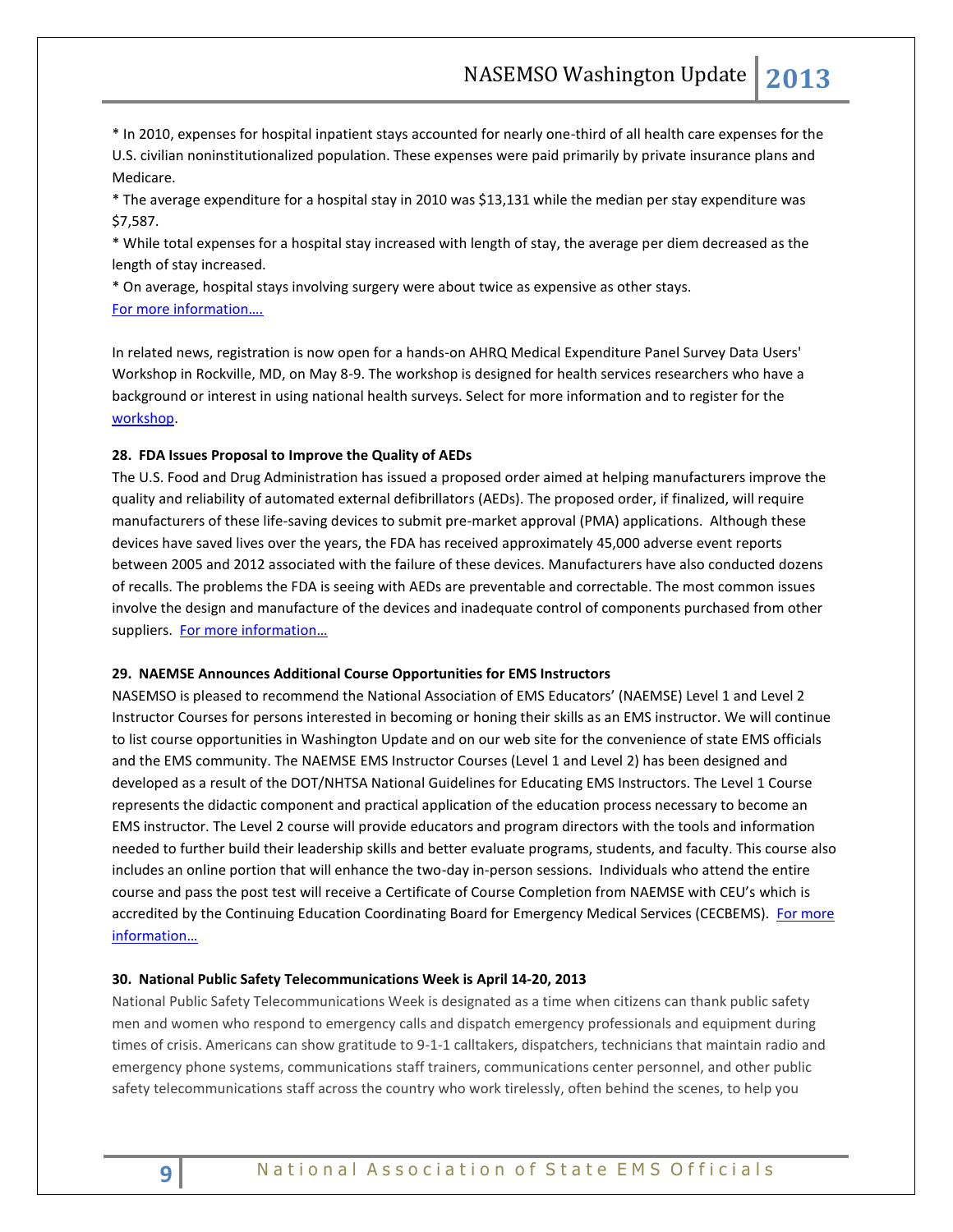during emergencies. Many local agencies around the country will host tours and celebrations to mark the occasion.

# **31. EMS Administrator-- San Mateo County (CA) Health System**

San Mateo County Health System is seeking an experienced individual for the position of Emergency Medical Services Administrator. Our Emergency Medical Services (EMS) system features centralized dispatch for 911 medical emergencies, a response time performance-based contract for emergency ambulance and paramedic first response, supportive and involved emergency department physicians and nurses, excellent air ambulance providers and two Level I trauma centers. Closing date: April 18, 2013. For more information...

### **32. Podcast: Intestinal Infections Caused by C. difficile Bacteria**

Clostridium difficile, also known as C.diff, is a type of bacteria that lives in the intestines and can cause very serious illness. AHRQ's free guide provides treatment options for C. diff. and advice to avoid getting infected. For the podcast or transcript, visit [here.](http://healthcare411.ahrq.gov/radiocastseg.aspx?id=1358&type=seg)



#### **UPCOMING EVENTS**

# **\*\*\*STATEWIDE EMS CONFERENCES\*\*\***

\*Pennsylvania 36th Annual Statewide EMS Conference. 1 Curriculum~2 Locations! Lancaster ~ August 15-16, 2013. Altoona ~ September 26-27, 2013. [Click here for more information.](http://www.cvent.com/d/2cqcf0/1Q)

**\*\*\*National Conferences and Special Meetings\*\*\***

\*Celebrate National Public Health Week. April 1-7, 2013

National Prevention Information Network (NPIN) is hosting a series of six webinars: In the Know: Social Media for [Public Health.](http://www.cdcnpin.org/scripts/features/feature_itk.asp) 4/2. 4/23, 5/14, and 6/4.

\*CAAHEP Accreditation Update & Evaluating Student Competency Workshop. April 18-20, 2013. Dallas, TX. [Click](http://www.naemse.org/CAAHEPworkshop/)  [here to register…](http://www.naemse.org/CAAHEPworkshop/)

\*ITS America Annual Meeting. April 22-24, 2013. Nashville, TN. [For more information…](http://www.itsa.org/annualmeeting)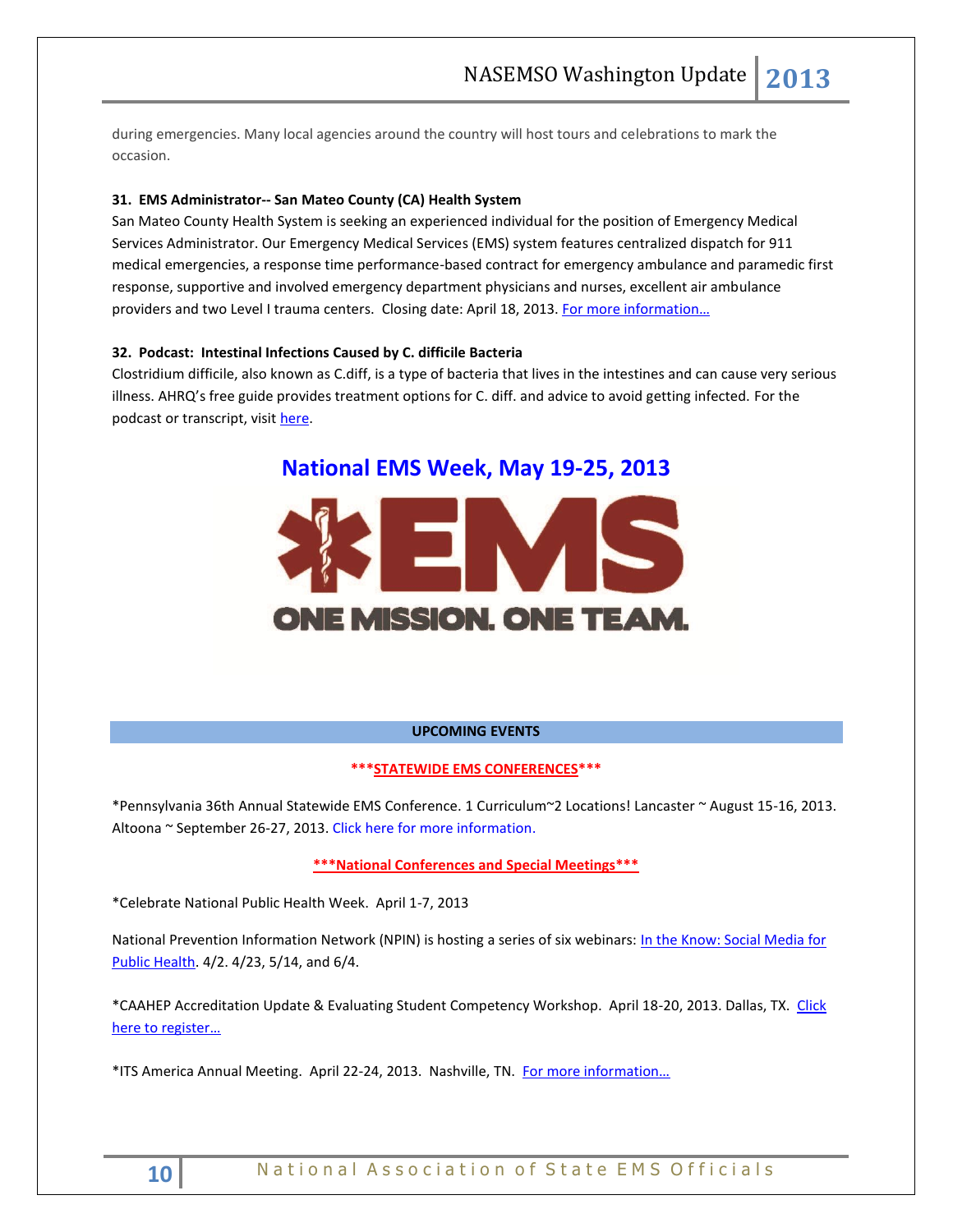\*NAEMSE Instructor Course Level II. April 26-28, 2013 Richmond, KY. For more information...

The 2013 EMS for Children State Partnership Program Meeting will be held April 29 - May 1 at the Hyatt Regency Bethesda Hotel in Bethesda, MD. [For more information…](http://www.childrensnational.org/emsc/)

\* 3rd Annual Advancing Quality Improvement Science for Children's Healthcare Research. May 3, 2013. Grand Hyatt, Washington, DC. [For more information…](http://www.academicpeds.org/Elink/APA_QI_Conference_Registration_Packet.pdf)

\*NAEMSE Instructor Course Level II. May 3-4, 2013 Champaign, IL. [For more information…](http://www.naemse.org/)

\*NAEMSE Instructor Course Level I. May 10-12,2013. Cranford, NJ. For more information...

SAVE THE DATE: 9<sup>th</sup> International Roundtable on Community Paramedicine. May 13-15, 2013. Warwickshire, England. [For more information…](http://www.ircp.info/)

\*NAEMSE Instructor Course Level II. May 17-18, 2013 Denver, CO. For more information...

Celebrate National EMS Week, May 19-25, 2013. For more information, go to [http://www.acep.org/emsweek/.](http://www.acep.org/emsweek/) 

Celebrate EMS-C Day, May 22, 2013

\*NAEMSE Instructor Course Level I. May 31,2013 – June 2, 2013 S. Portland, ME. [For more information…](http://www.naemse.org/)

\*Public Safety Broadband Stakeholder Conference. June 4-6, 2013, at the Westin Hotel in Westminster, CO. [For](http://www.pscr.gov/about_pscr/highlights/psbb_062013/psbb_june_2013_stakeholder_mtg_info.php)  [more information…](http://www.pscr.gov/about_pscr/highlights/psbb_062013/psbb_june_2013_stakeholder_mtg_info.php)

\*NAEMSE Instructor Course Level I. June 7-9, 2013 Greenville, SC. [For more information…](http://www.naemse.org/)

\*NAEMSE Instructor Course Level II. June 14-15, 2013 Anaheim, CA. [For more information…](http://www.naemse.org/)

\*NAEMSE Instructor Course Level I. June 21-23, 2013 Rock Island, IL. [For more information…](http://www.naemse.org/)

\*NAEMSE Instructor Course Level I. June 28-30, 2013 West Chester, PA. [For more information…](http://www.naemse.org/)

\*NAEMSE Instructor Course Level I. July 12-14, 2013 Fairmont, WV. [For more information…](http://www.naemse.org/)

\*NAEMSE Instructor Course Level I. July 19-21, 2013 Orrville, CA. [For more information…](http://www.naemse.org/)

\*SAVE THE DATE! National Organization for State Offices of Rural Health Annual Meeting. October 28 - 30, 2013. Asheville, NC. Information to follow.

See more EMS Events on NASEMSO's web site at <http://www.nasemso.org/Resources/Calendar/index.asp>

# **NASEMSO Staff Contacts**

Elizabeth B. Armstrong, CAE, MAM / Executive VP (703) 538-1799 ext. 8 - [armstrong@nasemso.org](mailto:armstrong@nasemso.org)

Dia Gainor/Executive Director (703) 538-1799 ext. 7 Email: [Dia@nasemso.org](mailto:Dia@nasemso.org)